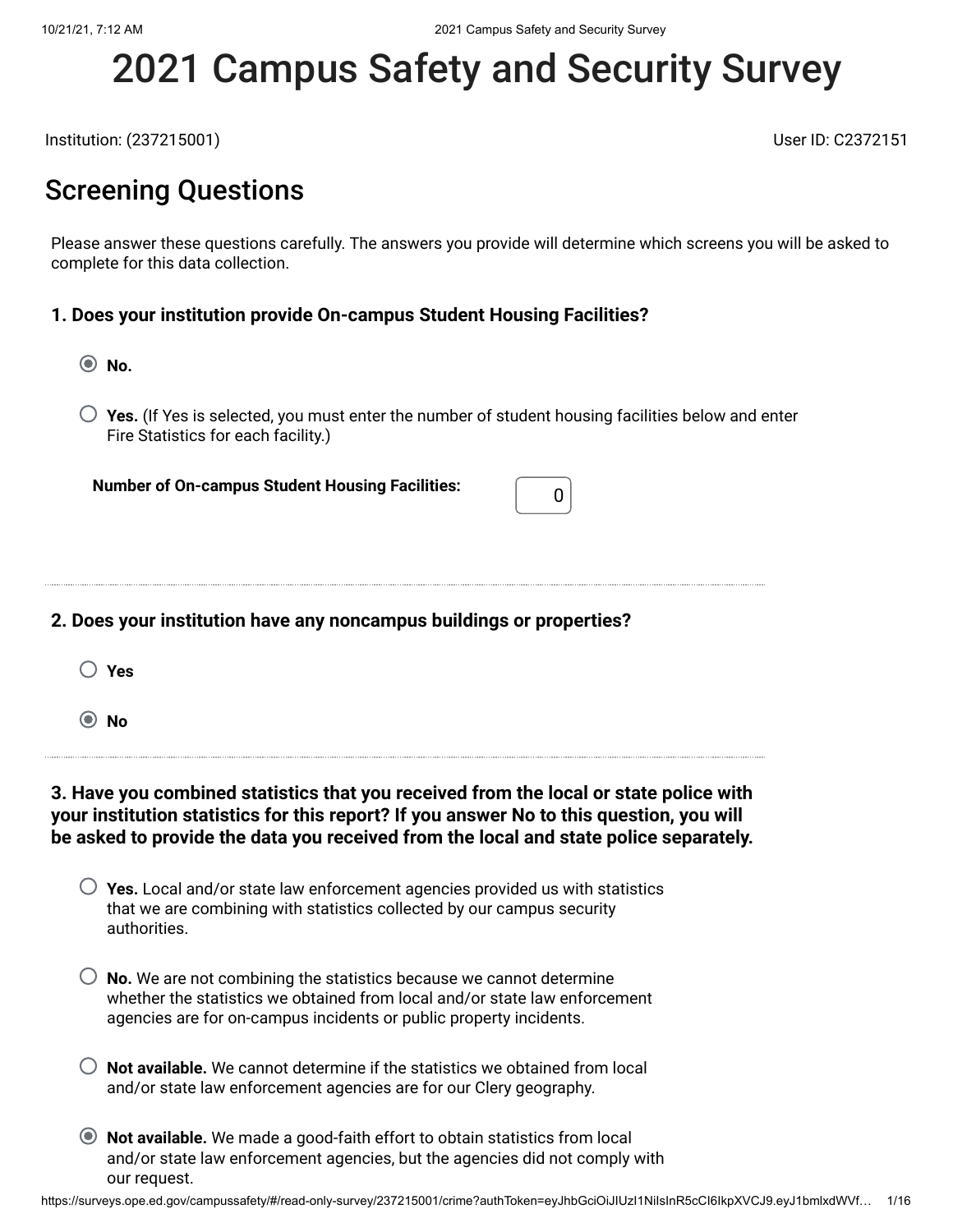## Criminal Offenses - On campus

For each of the following criminal offenses, enter the number reported to have occurred On Campus.

| Criminal offense                                                      |                  | Total occurrences On campus |                  |
|-----------------------------------------------------------------------|------------------|-----------------------------|------------------|
|                                                                       | 2018             | 2019                        | 2020             |
| a. Murder/Non-negligent manslaughter                                  | $\pmb{0}$        | $\pmb{0}$                   | $\pmb{0}$        |
| b. Manslaughter by Negligence                                         | $\pmb{0}$        | $\pmb{0}$                   | $\pmb{0}$        |
| c. Rape                                                               | $\pmb{0}$        | $\pmb{0}$                   | $\pmb{0}$        |
| d. Fondling                                                           | $\pmb{0}$        | $\pmb{0}$                   | $\pmb{0}$        |
| e. Incest                                                             | $\pmb{0}$        | $\pmb{0}$                   | $\boldsymbol{0}$ |
| f. Statutory rape                                                     | $\pmb{0}$        | $\pmb{0}$                   | $\pmb{0}$        |
| g. Robbery                                                            | $\pmb{0}$        | $\pmb{0}$                   | $\pmb{0}$        |
| h. Aggravated assault                                                 | $\pmb{0}$        | $\pmb{0}$                   | $\pmb{0}$        |
| i. Burglary                                                           | $\boldsymbol{0}$ | $\pmb{0}$                   | $\pmb{0}$        |
| j. Motor vehicle theft<br>(Do not include theft from a motor vehicle) | $\pmb{0}$        | 0                           | $\boldsymbol{0}$ |
| k. Arson                                                              | $\pmb{0}$        | $\pmb{0}$                   | $\boldsymbol{0}$ |

**Caveat:**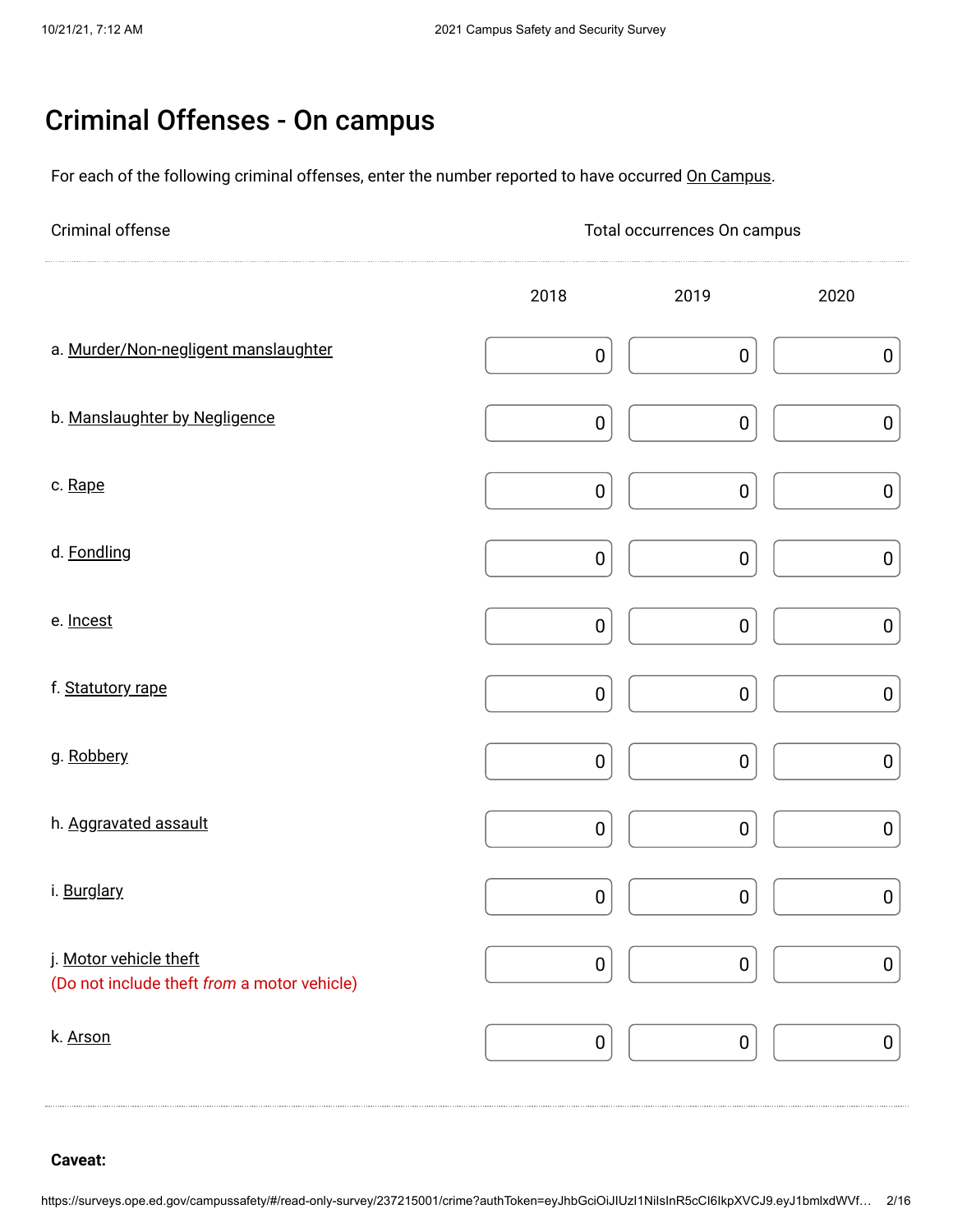If you have changed prior years' data, you must add a caveat explaining the change. Use the following format: "For (YEAR), Line (X) was changed from (A) to (B) because (REASON)."

### Criminal Offenses - Public Property

For each of the following criminal offenses, enter the number reported to have occurred on Public Property.

Criminal offense Total occurrences on Public Property

|                                                                       | 2018      | 2019      | 2020      |
|-----------------------------------------------------------------------|-----------|-----------|-----------|
| a. Murder/Non-negligent manslaughter                                  | $\pmb{0}$ | $\bf{0}$  | $\pmb{0}$ |
| b. Manslaughter by Negligence                                         | $\pmb{0}$ | $\pmb{0}$ | $\pmb{0}$ |
| c. Rape                                                               | $\pmb{0}$ | $\pmb{0}$ | $\pmb{0}$ |
| d. Fondling                                                           | $\pmb{0}$ | $\pmb{0}$ | $\pmb{0}$ |
| e. Incest                                                             | $\pmb{0}$ | $\pmb{0}$ | $\pmb{0}$ |
| f. Statutory rape                                                     | $\pmb{0}$ | $\pmb{0}$ | $\pmb{0}$ |
| g. Robbery                                                            | $\pmb{0}$ | $\pmb{0}$ | $\pmb{0}$ |
| h. Aggravated assault                                                 | $\pmb{0}$ | $\pmb{0}$ | $\pmb{0}$ |
| i. Burglary                                                           | $\pmb{0}$ | $\pmb{0}$ | $\pmb{0}$ |
| j. Motor vehicle theft<br>(Do not include theft from a motor vehicle) | $\pmb{0}$ | $\pmb{0}$ | $\pmb{0}$ |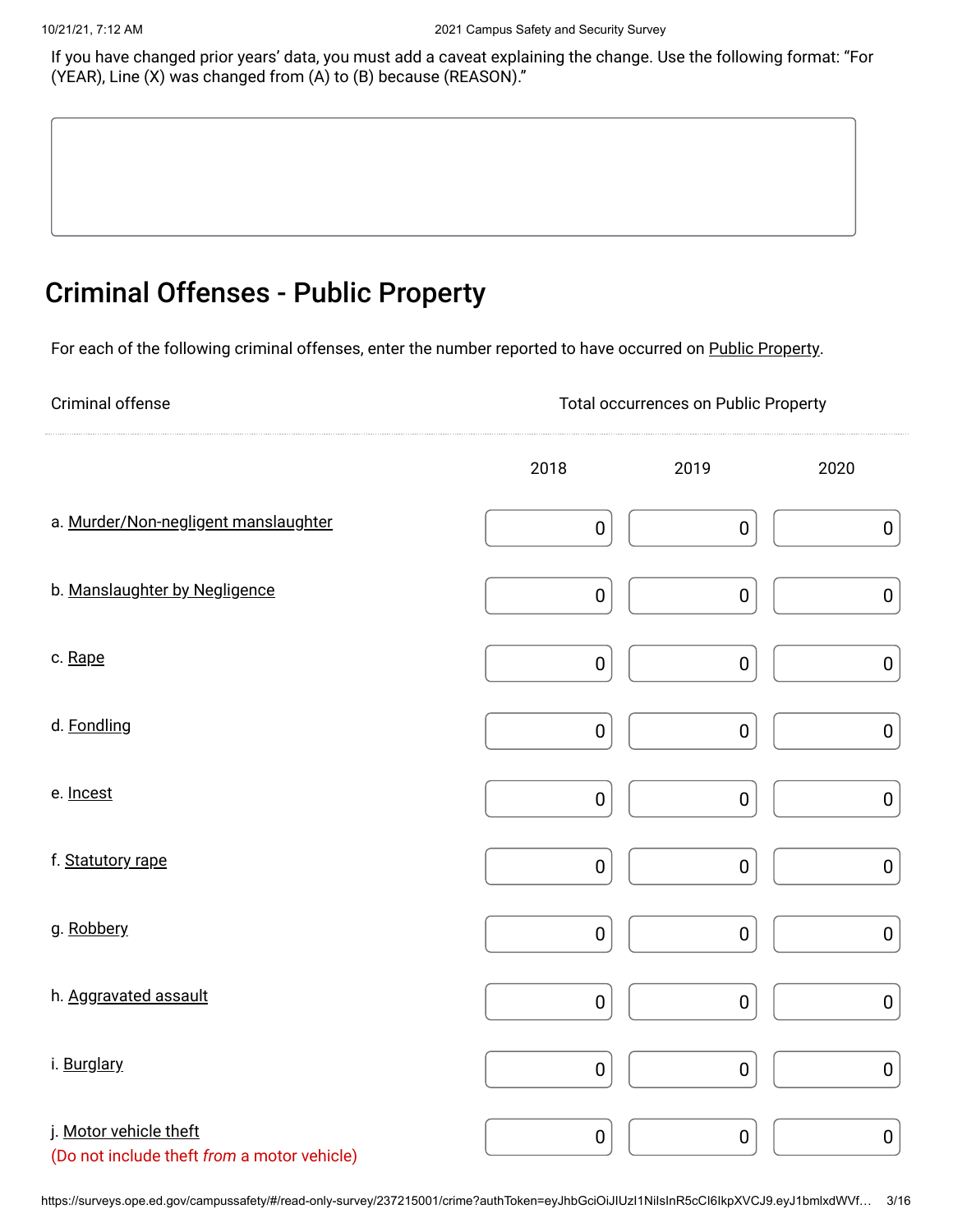

If you have changed prior years' data, you must add a caveat explaining the change. Use the following format: "For (YEAR), Line (X) was changed from (A) to (B) because (REASON)."

### Hate Crimes - On campus

For the criminal offenses listed below, first enter the total number of <u>Hate Crimes</u> that were reported to have occurred <u>On campus</u>. Then break down each total by category of bias (e.g., race, religion).

#### YEAR 2020

| <b>Criminal offense</b>                     | <b>Total</b>     |             | <b>Occurrences of Hate crimes (Category of Bias for crimes)</b> |                  |                  |                           |                                      |                  |                  |
|---------------------------------------------|------------------|-------------|-----------------------------------------------------------------|------------------|------------------|---------------------------|--------------------------------------|------------------|------------------|
|                                             |                  | Race        | <b>Religion Sexual</b>                                          | orientation      | Gender           | Gender<br><b>Identity</b> | <b>Disability Ethnicity National</b> |                  | Origin           |
| а.<br>Murder/ Non-negligent<br>manslaughter | $\mathbf 0$      | $\mathbf 0$ | $\boldsymbol{0}$                                                | $\boldsymbol{0}$ | $\mathbf 0$      | $\mathbf 0$               | $\mathbf 0$                          | 0                | $\boldsymbol{0}$ |
| c. Rape                                     | $\mathbf 0$      | $\mathbf 0$ | 0                                                               | $\mathbf 0$      | $\boldsymbol{0}$ | $\mathbf 0$               | $\mathbf 0$                          | $\mathbf 0$      | 0                |
| d. Fondling                                 | $\boldsymbol{0}$ | $\mathbf 0$ | $\boldsymbol{0}$                                                | $\boldsymbol{0}$ | $\mathbf 0$      | $\mathbf 0$               | $\mathbf 0$                          | $\boldsymbol{0}$ | $\boldsymbol{0}$ |
| e. Incest                                   | $\mathbf 0$      | $\mathbf 0$ | $\boldsymbol{0}$                                                | $\mathbf 0$      | $\pmb{0}$        | $\mathbf 0$               | $\overline{0}$                       | $\mathbf 0$      | $\boldsymbol{0}$ |
| f. Statutory rape                           | $\boldsymbol{0}$ | $\mathbf 0$ | $\boldsymbol{0}$                                                | $\boldsymbol{0}$ | $\pmb{0}$        | $\mathbf 0$               | $\mathbf 0$                          | $\mathbf 0$      | $\boldsymbol{0}$ |
| g. Robbery                                  | $\mathbf 0$      | $\mathbf 0$ | $\boldsymbol{0}$                                                | $\mathbf 0$      | $\mathbf 0$      | $\boldsymbol{0}$          | $\mathbf 0$                          | $\mathbf 0$      | $\mathbf 0$      |

https://surveys.ope.ed.gov/campussafety/#/read-only-survey/237215001/crime?authToken=eyJhbGciOiJIUzI1NiIsInR5cCI6IkpXVCJ9.eyJ1bmlxdWVf… 4/16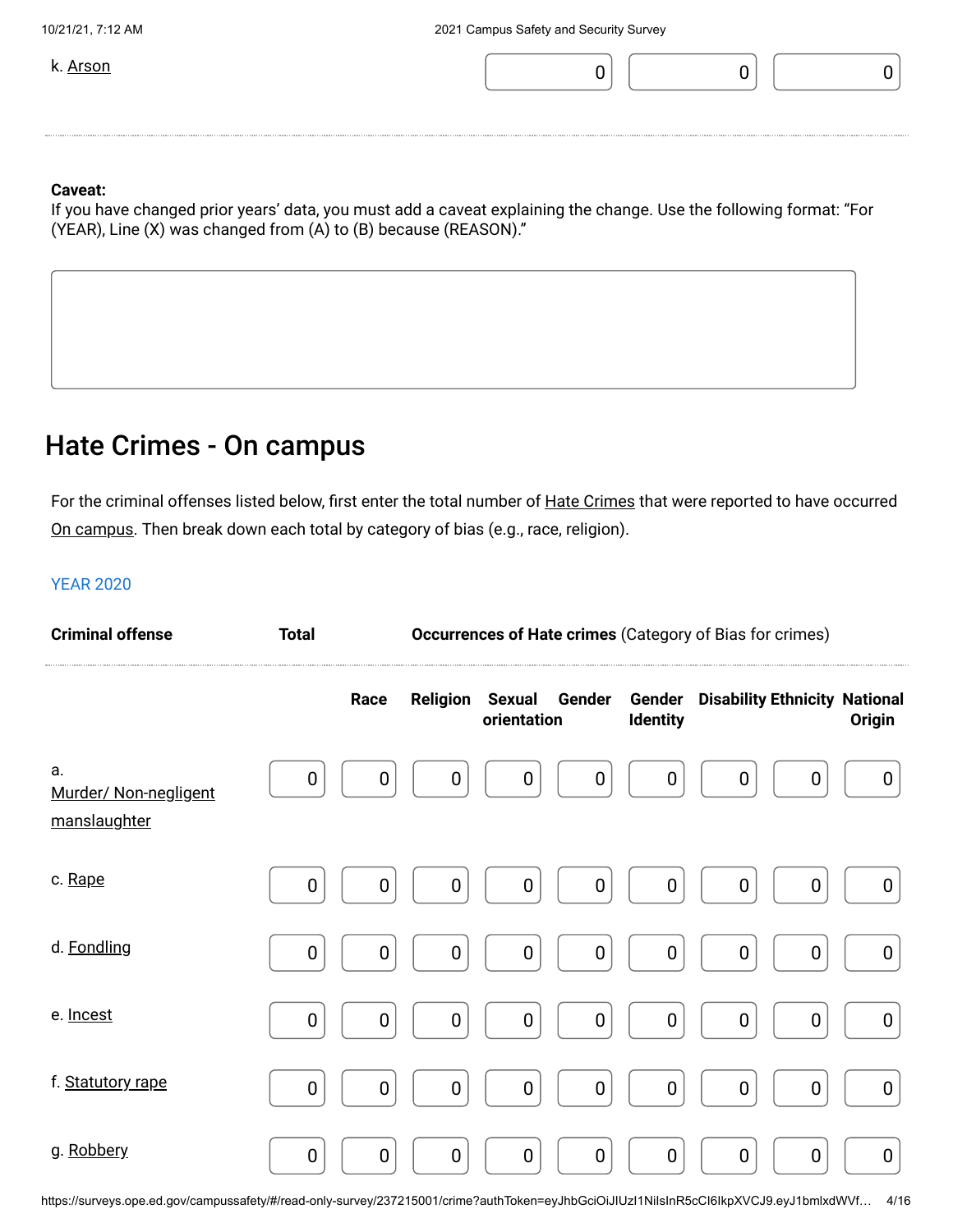#### 10/21/21, 7:12 AM 2021 Campus Safety and Security Survey

| h. Aggravated assault                                                    | $\boldsymbol{0}$<br>$\mathbf 0$<br>$\mathbf 0$<br>$\pmb{0}$<br>$\pmb{0}$<br>$\boldsymbol{0}$<br>0<br>$\boldsymbol{0}$<br>$\boldsymbol{0}$       |
|--------------------------------------------------------------------------|-------------------------------------------------------------------------------------------------------------------------------------------------|
| i. Burglary                                                              | $\boldsymbol{0}$<br>$\pmb{0}$<br>$\pmb{0}$<br>$\pmb{0}$<br>$\pmb{0}$<br>$\pmb{0}$<br>$\pmb{0}$<br>$\pmb{0}$<br>$\pmb{0}$                        |
| j. Motor vehicle theft<br>(Do not include theft from a<br>motor vehicle) | $\pmb{0}$<br>$\pmb{0}$<br>$\pmb{0}$<br>$\pmb{0}$<br>$\mathbf 0$<br>$\boldsymbol{0}$<br>$\boldsymbol{0}$<br>$\boldsymbol{0}$<br>$\boldsymbol{0}$ |
| k. Arson                                                                 | $\boldsymbol{0}$<br>$\pmb{0}$<br>$\pmb{0}$<br>$\pmb{0}$<br>$\pmb{0}$<br>$\pmb{0}$<br>$\boldsymbol{0}$<br>$\mathbf 0$<br>$\pmb{0}$               |
| I. Simple assault                                                        | $\pmb{0}$<br>$\boldsymbol{0}$<br>$\pmb{0}$<br>$\pmb{0}$<br>$\pmb{0}$<br>$\pmb{0}$<br>$\pmb{0}$<br>$\pmb{0}$<br>$\pmb{0}$                        |
| m. Larceny-theft                                                         | $\pmb{0}$<br>$\pmb{0}$<br>$\boldsymbol{0}$<br>$\pmb{0}$<br>$\pmb{0}$<br>$\pmb{0}$<br>$\pmb{0}$<br>$\pmb{0}$<br>$\pmb{0}$                        |
| n. Intimidation                                                          | $\boldsymbol{0}$<br>$\boldsymbol{0}$<br>$\pmb{0}$<br>$\pmb{0}$<br>$\pmb{0}$<br>$\boldsymbol{0}$<br>$\pmb{0}$<br>$\boldsymbol{0}$<br>$\pmb{0}$   |
| 0.<br>Destruction/damage/<br>vandalism of property                       | $\pmb{0}$<br>$\mathbf 0$<br>$\pmb{0}$<br>$\pmb{0}$<br>$\pmb{0}$<br>$\pmb{0}$<br>$\pmb{0}$<br>$\pmb{0}$<br>$\pmb{0}$                             |

#### YEAR 2019

| <b>Criminal offense</b>                     | <b>Total</b> |                  | <b>Occurrences of Hate crimes (Category of Bias for crimes)</b> |                 |                                             |               |  |  |  |
|---------------------------------------------|--------------|------------------|-----------------------------------------------------------------|-----------------|---------------------------------------------|---------------|--|--|--|
|                                             | Race         | <b>Religion</b>  | Sexual Gender<br>orientation                                    | <b>Identity</b> | <b>Gender</b> Disability Ethnicity National | <b>Origin</b> |  |  |  |
| a.<br>Murder/ Non-negligent<br>manslaughter | 0            | $\mathbf 0$<br>0 | 0<br>$\boldsymbol{0}$                                           | $\mathbf 0$     | 0<br>0                                      | 0             |  |  |  |
| c. Rape                                     | 0            | 0<br>0           | $\mathbf 0$<br>0                                                | 0               | 0<br>0                                      | 0             |  |  |  |
| d. Fondling                                 | 0            | 0<br>0           | $\mathbf 0$<br>0                                                | 0               | 0<br>0                                      | 0             |  |  |  |
| e. Incest                                   | 0            | 0<br>$\mathbf 0$ | $\mathbf 0$<br>0                                                | $\mathbf 0$     | 0<br>0                                      | 0             |  |  |  |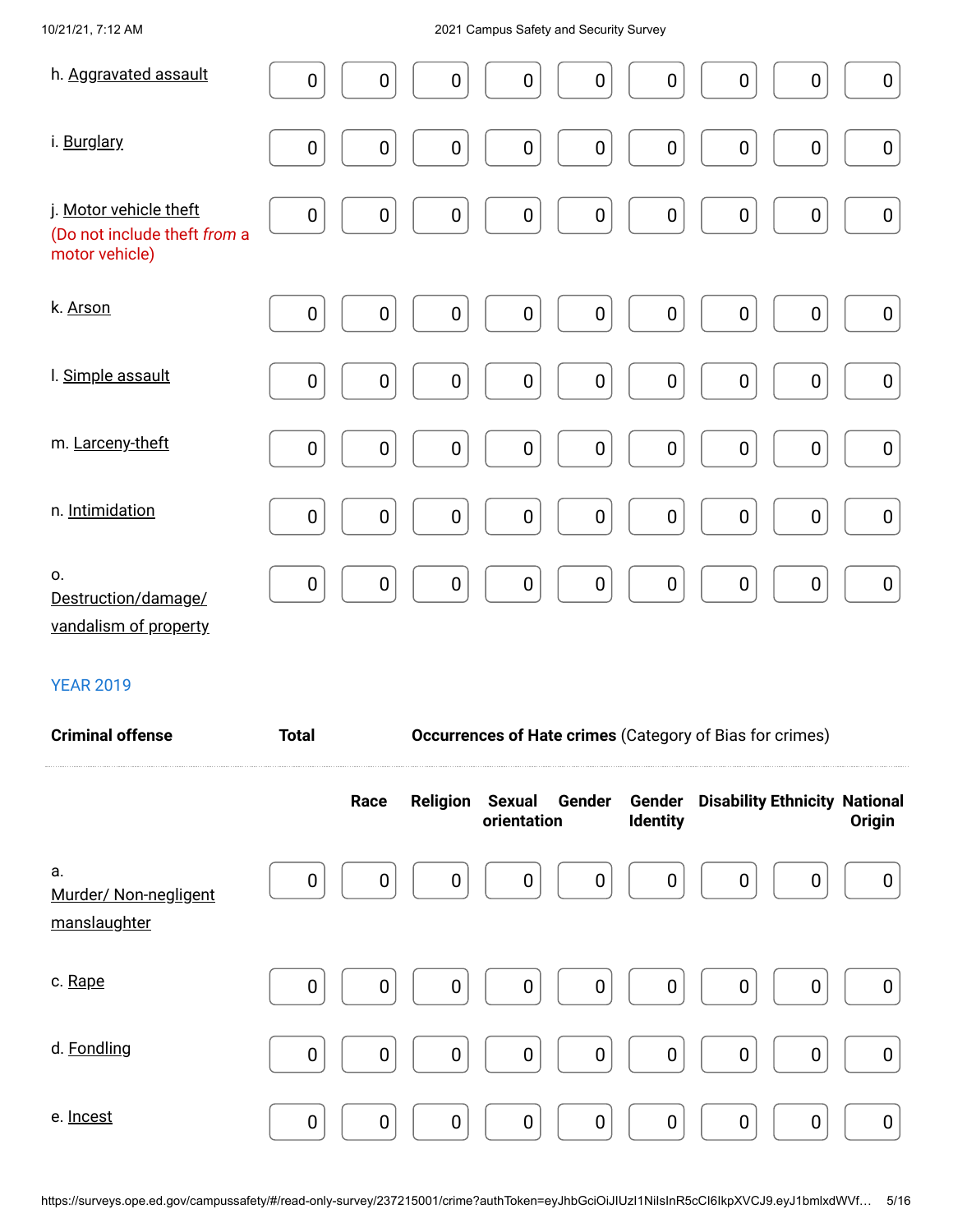| 10/21/21, 7:12 AM                                                        |              |           |                  |                       | 2021 Campus Safety and Security Survey |           |                                                          |           |                  |
|--------------------------------------------------------------------------|--------------|-----------|------------------|-----------------------|----------------------------------------|-----------|----------------------------------------------------------|-----------|------------------|
| f. Statutory rape                                                        | $\pmb{0}$    | $\pmb{0}$ | $\pmb{0}$        | $\pmb{0}$             | $\pmb{0}$                              | $\pmb{0}$ | $\pmb{0}$                                                | $\pmb{0}$ | $\pmb{0}$        |
| g. Robbery                                                               | $\pmb{0}$    | $\pmb{0}$ | $\pmb{0}$        | $\pmb{0}$             | $\pmb{0}$                              | $\pmb{0}$ | $\pmb{0}$                                                | $\pmb{0}$ | $\boldsymbol{0}$ |
| h. Aggravated assault                                                    | $\pmb{0}$    | $\pmb{0}$ | $\pmb{0}$        | $\pmb{0}$             | $\pmb{0}$                              | $\pmb{0}$ | $\pmb{0}$                                                | $\pmb{0}$ | $\pmb{0}$        |
| i. Burglary                                                              | $\pmb{0}$    | $\pmb{0}$ | $\pmb{0}$        | $\pmb{0}$             | $\pmb{0}$                              | $\pmb{0}$ | $\pmb{0}$                                                | $\pmb{0}$ | $\pmb{0}$        |
| j. Motor vehicle theft<br>(Do not include theft from a<br>motor vehicle) | $\pmb{0}$    | 0         | $\pmb{0}$        | $\pmb{0}$             | $\pmb{0}$                              | $\pmb{0}$ | $\pmb{0}$                                                | $\pmb{0}$ | $\pmb{0}$        |
| k. Arson                                                                 | $\pmb{0}$    | 0         | $\pmb{0}$        | $\pmb{0}$             | $\pmb{0}$                              | $\pmb{0}$ | $\pmb{0}$                                                | $\pmb{0}$ | $\pmb{0}$        |
| I. Simple assault                                                        | $\pmb{0}$    | $\pmb{0}$ | $\pmb{0}$        | $\pmb{0}$             | $\pmb{0}$                              | $\pmb{0}$ | $\pmb{0}$                                                | $\pmb{0}$ | $\pmb{0}$        |
| m. Larceny-theft                                                         | $\pmb{0}$    | $\pmb{0}$ | $\pmb{0}$        | $\pmb{0}$             | $\pmb{0}$                              | $\pmb{0}$ | $\pmb{0}$                                                | $\pmb{0}$ | $\pmb{0}$        |
| n. Intimidation                                                          | $\pmb{0}$    | $\pmb{0}$ | $\pmb{0}$        | $\pmb{0}$             | $\pmb{0}$                              | $\pmb{0}$ | $\pmb{0}$                                                | $\pmb{0}$ | $\boldsymbol{0}$ |
| О.<br>Destruction/damage/<br>vandalism of property                       | $\pmb{0}$    | 0         | $\pmb{0}$        | $\pmb{0}$             | $\pmb{0}$                              | $\pmb{0}$ | $\pmb{0}$                                                | $\pmb{0}$ | $\pmb{0}$        |
| <b>YEAR 2018</b>                                                         |              |           |                  |                       |                                        |           |                                                          |           |                  |
| <b>Criminal offense</b>                                                  | <b>Total</b> |           |                  |                       |                                        |           | Occurrences of Hate crimes (Category of Bias for crimes) |           |                  |
|                                                                          |              | Race      | <b>Religion</b>  | Sexual<br>orientation | Gender                                 | Identity  | <b>Gender</b> Disability Ethnicity National              |           | Origin           |
| а.<br>Murder/ Non-negligent<br>manslaughter                              | 0            | 0         | $\boldsymbol{0}$ | 0                     | 0                                      | 0         | $\boldsymbol{0}$                                         | 0         | 0                |
| c. Rape                                                                  | 0            | 0         | 0                | 0                     | $\mathbf 0$                            | 0         | $\mathbf 0$                                              | 0         | 0                |

### d.Fondling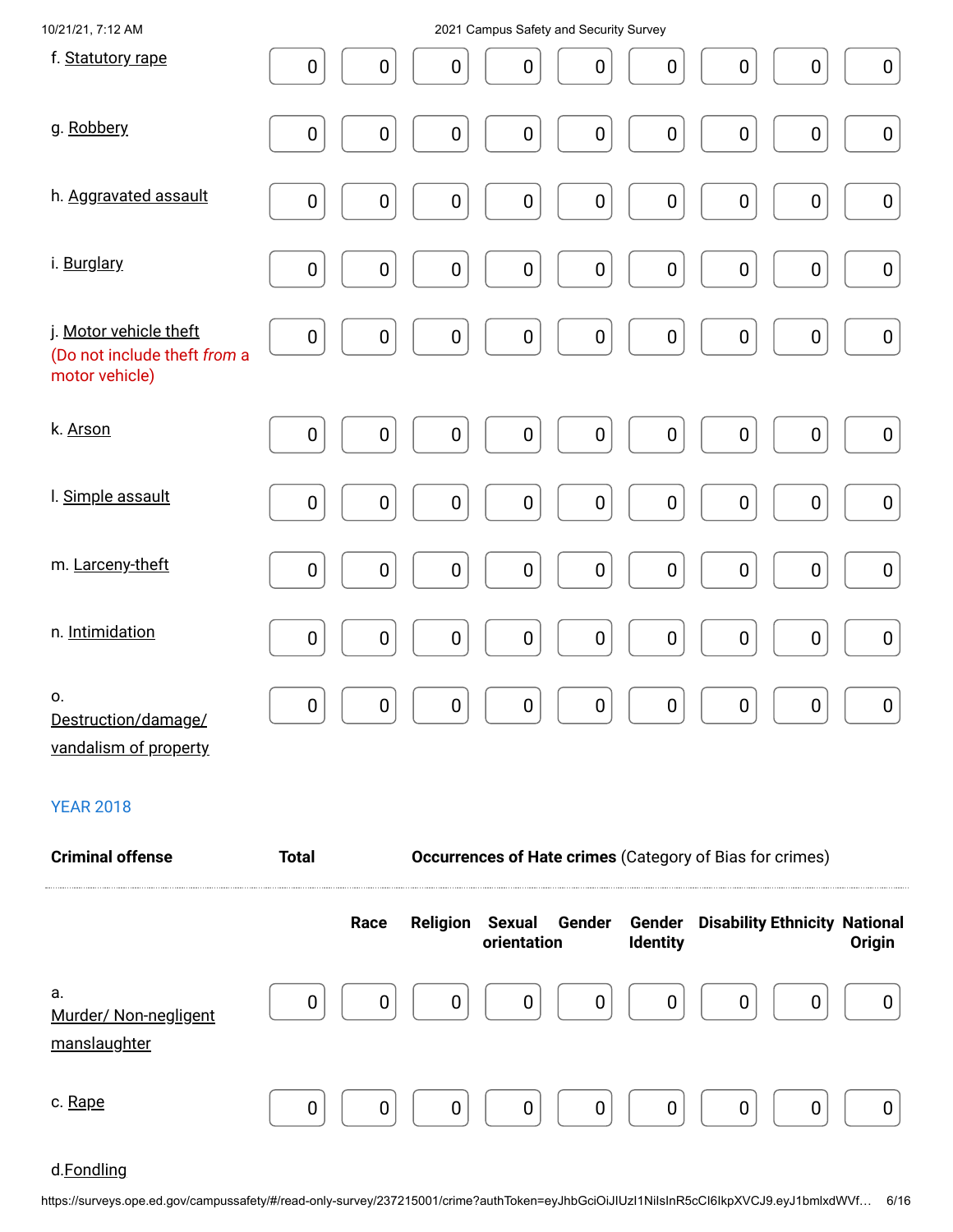| 10/21/21, 7:12 AM                                  | 2021 Campus Safety and Security Survey                                                                                   |
|----------------------------------------------------|--------------------------------------------------------------------------------------------------------------------------|
|                                                    | $\pmb{0}$<br>$\pmb{0}$<br>$\pmb{0}$<br>$\pmb{0}$<br>$\pmb{0}$<br>$\pmb{0}$<br>$\pmb{0}$<br>$\pmb{0}$<br>$\pmb{0}$        |
| e. Incest                                          | $\pmb{0}$<br>$\pmb{0}$<br>$\pmb{0}$<br>$\pmb{0}$<br>$\pmb{0}$<br>$\pmb{0}$<br>$\pmb{0}$<br>$\pmb{0}$<br>$\pmb{0}$        |
| f. Statutory rape                                  | $\pmb{0}$<br>$\pmb{0}$<br>$\pmb{0}$<br>$\pmb{0}$<br>$\pmb{0}$<br>$\pmb{0}$<br>$\pmb{0}$<br>$\pmb{0}$<br>$\pmb{0}$        |
| g. Robbery                                         | $\pmb{0}$<br>${\bf 0}$<br>$\pmb{0}$<br>$\pmb{0}$<br>$\pmb{0}$<br>$\pmb{0}$<br>$\pmb{0}$<br>$\pmb{0}$<br>$\pmb{0}$        |
| h. Aggravated assault                              | $\pmb{0}$<br>$\pmb{0}$<br>$\pmb{0}$<br>$\boldsymbol{0}$<br>$\pmb{0}$<br>$\pmb{0}$<br>$\pmb{0}$<br>$\pmb{0}$<br>$\pmb{0}$ |
| i. Burglary                                        | $\pmb{0}$<br>${\bf 0}$<br>$\pmb{0}$<br>$\pmb{0}$<br>$\pmb{0}$<br>$\pmb{0}$<br>$\pmb{0}$<br>$\pmb{0}$<br>$\pmb{0}$        |
| j. Motor vehicle theft                             | $\pmb{0}$<br>$\pmb{0}$<br>$\pmb{0}$<br>$\mathbf 0$<br>$\pmb{0}$<br>$\pmb{0}$<br>$\pmb{0}$<br>$\pmb{0}$<br>$\pmb{0}$      |
| k. Arson                                           | $\pmb{0}$<br>${\bf 0}$<br>$\pmb{0}$<br>$\pmb{0}$<br>$\pmb{0}$<br>$\pmb{0}$<br>$\pmb{0}$<br>$\pmb{0}$<br>$\pmb{0}$        |
| I. Simple assault                                  | $\pmb{0}$<br>$\pmb{0}$<br>$\pmb{0}$<br>${\bf 0}$<br>$\pmb{0}$<br>$\pmb{0}$<br>$\pmb{0}$<br>$\pmb{0}$<br>$\pmb{0}$        |
| m. Larceny-theft                                   | $\pmb{0}$<br>$\pmb{0}$<br>$\pmb{0}$<br>$\pmb{0}$<br>$\pmb{0}$<br>$\pmb{0}$<br>$\pmb{0}$<br>$\pmb{0}$<br>$\pmb{0}$        |
| n. Intimidation                                    | $\pmb{0}$<br>$\pmb{0}$<br>$\mathbf 0$<br>$\mathbf 0$<br>$\pmb{0}$<br>$\pmb{0}$<br>$\pmb{0}$<br>$\pmb{0}$<br>$\pmb{0}$    |
| О.<br>Destruction/damage/<br>vandalism of property | $\pmb{0}$<br>$\pmb{0}$<br>$\pmb{0}$<br>$\pmb{0}$<br>$\pmb{0}$<br>$\pmb{0}$<br>$\pmb{0}$<br>$\pmb{0}$<br>$\pmb{0}$        |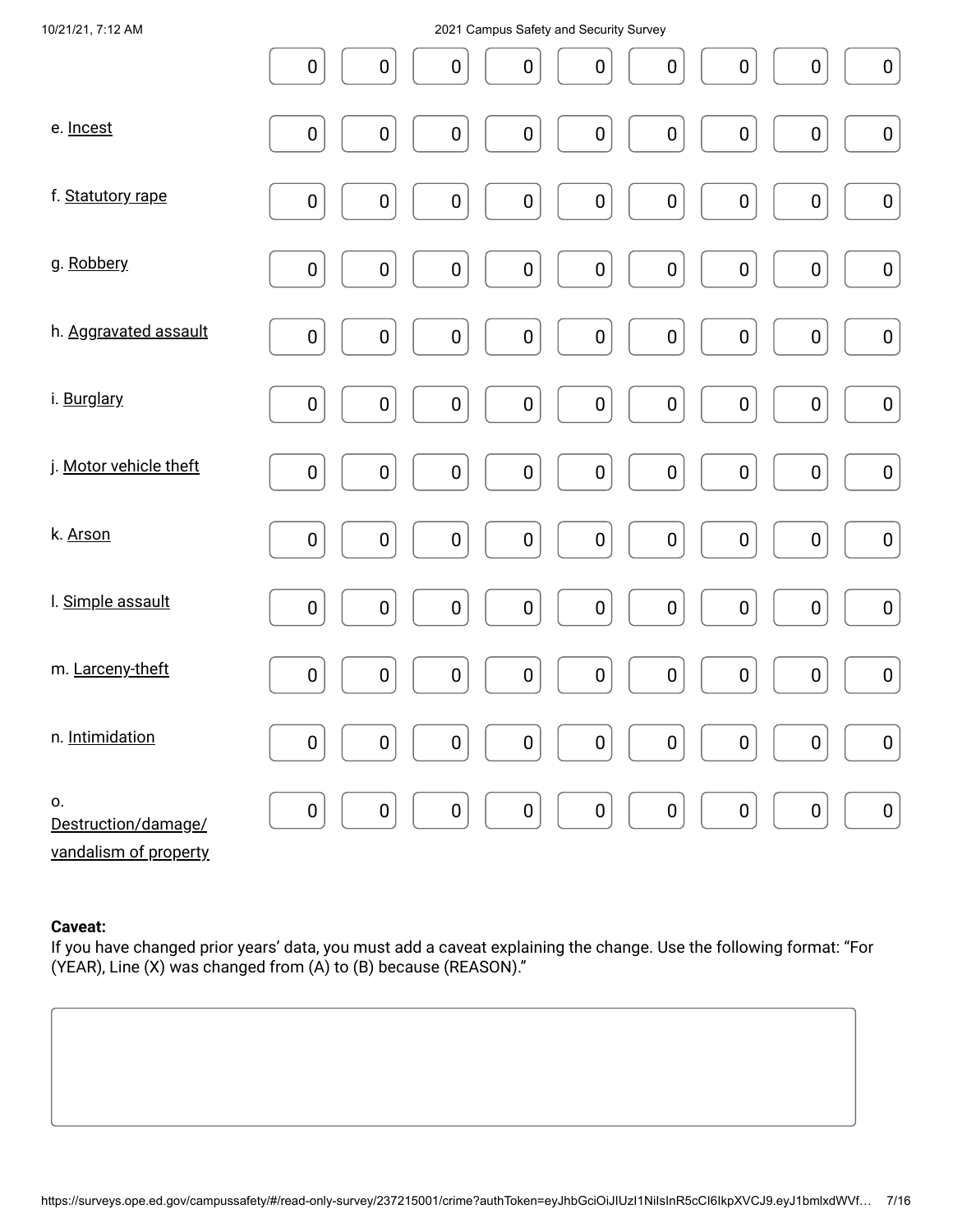### Hate Crimes - Public Property

For the criminal offenses listed below, first enter the total number of <u>Hate Crimes</u> that were reported to have occurred on <u>Public Property</u>. Then break down each total by category of bias (e.g., race, religion).

#### YEAR 2020

| <b>Criminal offense</b><br>Occurrences of Hate crimes (Category of Bias for crimes)<br><b>Total</b> |                  |                  |                  |                              |                  |                           |                  |                                      |                  |
|-----------------------------------------------------------------------------------------------------|------------------|------------------|------------------|------------------------------|------------------|---------------------------|------------------|--------------------------------------|------------------|
|                                                                                                     |                  | Race             | <b>Religion</b>  | <b>Sexual</b><br>orientation | Gender           | Gender<br><b>Identity</b> |                  | <b>Disability Ethnicity National</b> | <b>Origin</b>    |
| а.<br>Murder/ Non-negligent<br>manslaughter                                                         | $\pmb{0}$        | $\pmb{0}$        | $\boldsymbol{0}$ | 0                            | $\boldsymbol{0}$ | $\pmb{0}$                 | $\boldsymbol{0}$ | 0                                    | $\boldsymbol{0}$ |
| c. Rape                                                                                             | $\boldsymbol{0}$ | 0                | $\boldsymbol{0}$ | 0                            | $\boldsymbol{0}$ | $\boldsymbol{0}$          | $\boldsymbol{0}$ | 0                                    | $\boldsymbol{0}$ |
| d. Fondling                                                                                         | $\pmb{0}$        | $\boldsymbol{0}$ | $\boldsymbol{0}$ | $\boldsymbol{0}$             | $\pmb{0}$        | $\pmb{0}$                 | $\pmb{0}$        | $\boldsymbol{0}$                     | $\boldsymbol{0}$ |
| e. Incest                                                                                           | $\boldsymbol{0}$ | $\pmb{0}$        | $\boldsymbol{0}$ | 0                            | $\boldsymbol{0}$ | $\pmb{0}$                 | $\pmb{0}$        | $\pmb{0}$                            | $\boldsymbol{0}$ |
| f. Statutory rape                                                                                   | $\pmb{0}$        | $\pmb{0}$        | $\pmb{0}$        | $\pmb{0}$                    | $\pmb{0}$        | $\pmb{0}$                 | $\mathbf 0$      | $\pmb{0}$                            | $\boldsymbol{0}$ |
| g. Robbery                                                                                          | $\pmb{0}$        | $\boldsymbol{0}$ | $\boldsymbol{0}$ | 0                            | $\pmb{0}$        | $\pmb{0}$                 | $\pmb{0}$        | 0                                    | $\boldsymbol{0}$ |
| h. Aggravated assault                                                                               | $\pmb{0}$        | $\pmb{0}$        | $\pmb{0}$        | $\boldsymbol{0}$             | $\pmb{0}$        | $\pmb{0}$                 | $\boldsymbol{0}$ | $\pmb{0}$                            | $\pmb{0}$        |
| i. Burglary                                                                                         | $\boldsymbol{0}$ | 0                | $\boldsymbol{0}$ | 0                            | $\boldsymbol{0}$ | $\boldsymbol{0}$          | $\boldsymbol{0}$ | 0                                    | $\boldsymbol{0}$ |
| j. Motor vehicle theft<br>(Do not include theft from a<br>motor vehicle)                            | $\pmb{0}$        | 0                | $\mathbf 0$      | $\boldsymbol{0}$             | $\boldsymbol{0}$ | $\boldsymbol{0}$          | $\bf{0}$         | 0                                    | 0                |
| k. Arson                                                                                            | $\boldsymbol{0}$ | $\boldsymbol{0}$ | $\pmb{0}$        | $\boldsymbol{0}$             | $\boldsymbol{0}$ | $\pmb{0}$                 | $\boldsymbol{0}$ | $\boldsymbol{0}$                     | $\boldsymbol{0}$ |
| I. Simple assault                                                                                   | $\boldsymbol{0}$ | $\boldsymbol{0}$ | $\boldsymbol{0}$ | 0                            | $\boldsymbol{0}$ | $\boldsymbol{0}$          | $\boldsymbol{0}$ | 0                                    | 0                |

https://surveys.ope.ed.gov/campussafety/#/read-only-survey/237215001/crime?authToken=eyJhbGciOiJIUzI1NiIsInR5cCI6IkpXVCJ9.eyJ1bmlxdWVf… 8/16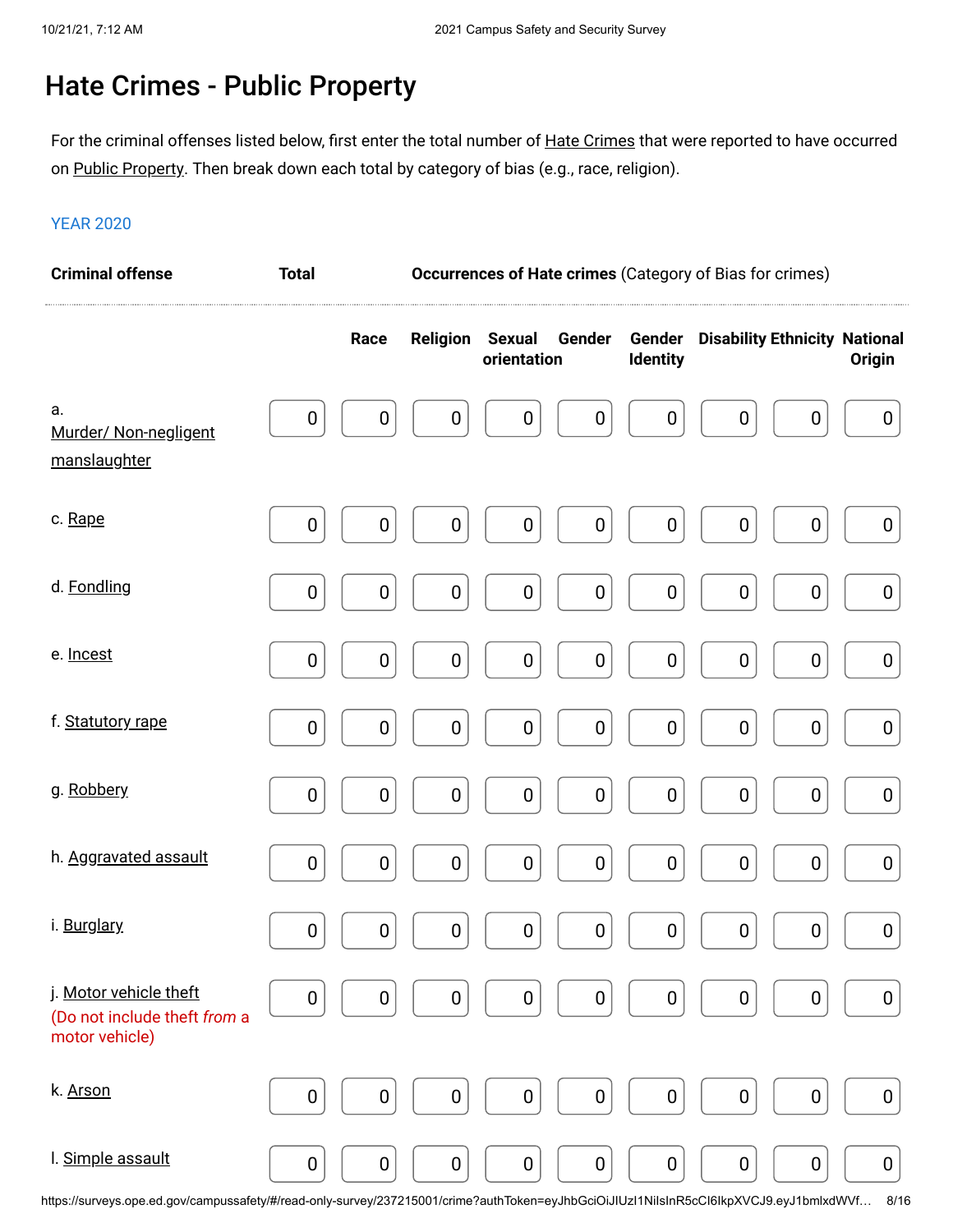#### 10/21/21, 7:12 AM 2021 Campus Safety and Security Survey

| m. Larceny-theft                                   | 0<br>0<br>0<br>$\mathbf 0$<br>0<br>0    |
|----------------------------------------------------|-----------------------------------------|
| n. Intimidation                                    | 0<br>$\overline{0}$<br>0<br>0<br>0<br>0 |
| 0.<br>Destruction/damage/<br>vandalism of property | 0<br>0<br>0<br>0<br>0<br>0              |

#### YEAR 2019

| <b>Criminal offense</b>                                | <b>Total</b> |           |                 | <b>Occurrences of Hate crimes (Category of Bias for crimes)</b> |           |                 |                                             |                  |
|--------------------------------------------------------|--------------|-----------|-----------------|-----------------------------------------------------------------|-----------|-----------------|---------------------------------------------|------------------|
|                                                        |              | Race      | <b>Religion</b> | <b>Sexual</b><br>orientation                                    | Gender    | <b>Identity</b> | <b>Gender</b> Disability Ethnicity National | <b>Origin</b>    |
| а.<br>Murder/ Non-negligent<br>manslaughter            | 0            | $\pmb{0}$ | 0               | 0                                                               | $\pmb{0}$ | 0               | $\mathbf 0$<br>$\mathbf 0$                  | $\boldsymbol{0}$ |
| c. Rape                                                | $\pmb{0}$    | $\pmb{0}$ | $\pmb{0}$       | $\pmb{0}$                                                       | $\pmb{0}$ | $\pmb{0}$       | $\pmb{0}$<br>$\pmb{0}$                      | $\boldsymbol{0}$ |
| d. Fondling                                            | 0            | 0         | $\pmb{0}$       | $\pmb{0}$                                                       | $\pmb{0}$ | $\pmb{0}$       | $\pmb{0}$<br>$\pmb{0}$                      | $\pmb{0}$        |
| e. Incest                                              | $\mathbf 0$  | $\pmb{0}$ | $\pmb{0}$       | $\pmb{0}$                                                       | $\pmb{0}$ | $\pmb{0}$       | $\pmb{0}$<br>$\pmb{0}$                      | $\pmb{0}$        |
| f. Statutory rape                                      | $\pmb{0}$    | $\pmb{0}$ | $\pmb{0}$       | 0                                                               | $\pmb{0}$ | $\pmb{0}$       | $\pmb{0}$<br>$\pmb{0}$                      | $\pmb{0}$        |
| g. Robbery                                             | $\pmb{0}$    | $\pmb{0}$ | $\pmb{0}$       | $\pmb{0}$                                                       | $\pmb{0}$ | $\pmb{0}$       | $\pmb{0}$<br>$\pmb{0}$                      | $\pmb{0}$        |
| h. Aggravated assault                                  | $\pmb{0}$    | $\pmb{0}$ | $\pmb{0}$       | $\pmb{0}$                                                       | $\pmb{0}$ | $\pmb{0}$       | $\pmb{0}$<br>$\pmb{0}$                      | $\pmb{0}$        |
| i. Burglary                                            | $\pmb{0}$    | $\pmb{0}$ | $\pmb{0}$       | $\pmb{0}$                                                       | $\pmb{0}$ | $\pmb{0}$       | $\pmb{0}$<br>$\pmb{0}$                      | $\pmb{0}$        |
| j. Motor vehicle theft<br>(Do not include theft from a | $\pmb{0}$    | $\pmb{0}$ | $\pmb{0}$       | $\pmb{0}$                                                       | $\pmb{0}$ | $\pmb{0}$       | $\pmb{0}$<br>$\pmb{0}$                      | $\bf{0}$         |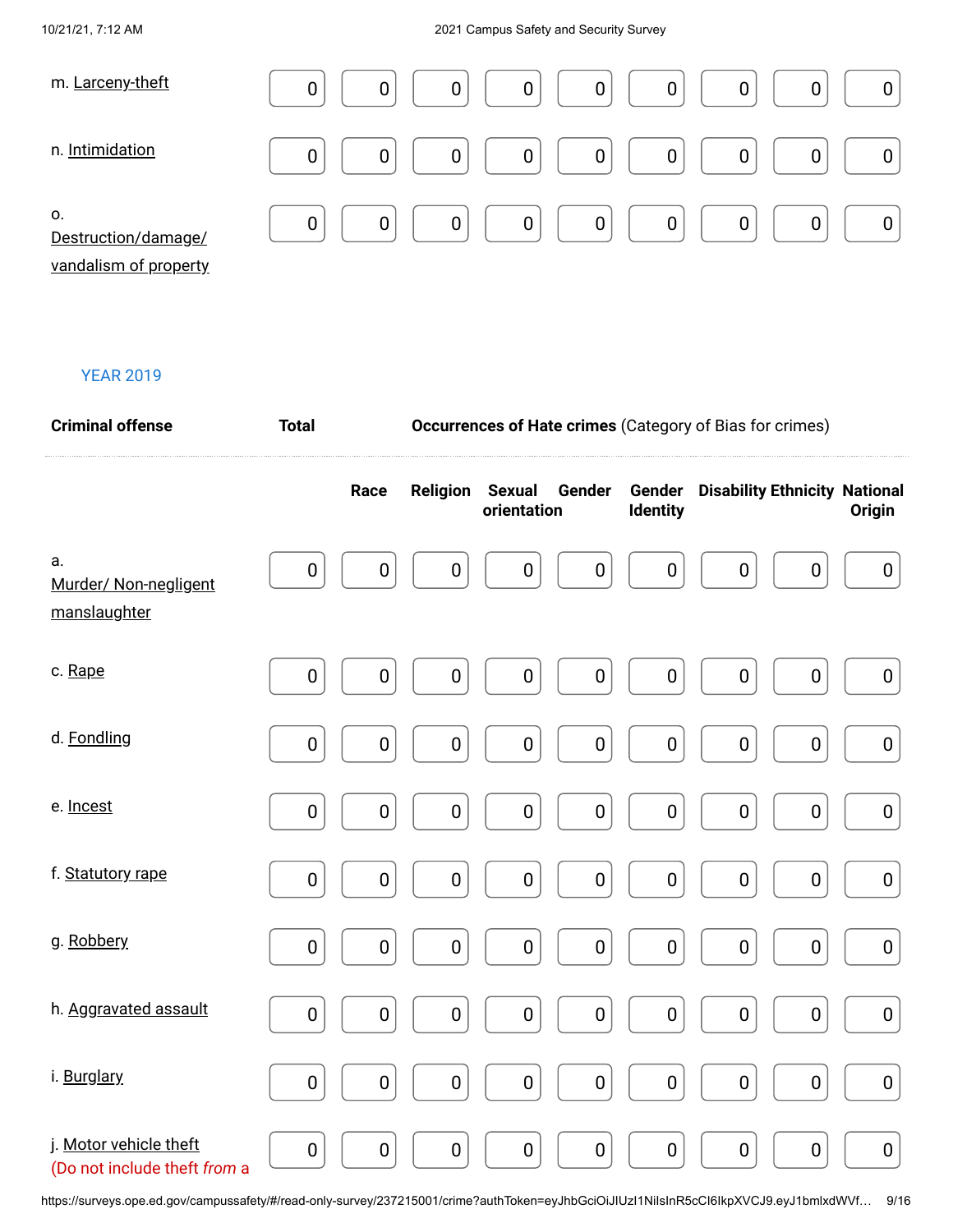#### motor vehicle)

| k. Arson                  | $\boldsymbol{0}$<br>0<br>$\boldsymbol{0}$<br>0<br>$\boldsymbol{0}$<br>$\boldsymbol{0}$<br>$\boldsymbol{0}$<br>$\boldsymbol{0}$<br>$\boldsymbol{0}$                |
|---------------------------|-------------------------------------------------------------------------------------------------------------------------------------------------------------------|
| I. Simple assault         | $\mathbf 0$<br>$\mathbf 0$<br>$\boldsymbol{0}$<br>$\boldsymbol{0}$<br>$\boldsymbol{0}$<br>$\boldsymbol{0}$<br>$\boldsymbol{0}$<br>$\boldsymbol{0}$<br>$\mathbf 0$ |
| m. Larceny-theft          | $\boldsymbol{0}$<br>$\boldsymbol{0}$<br>0<br>$\mathbf 0$<br>$\boldsymbol{0}$<br>$\boldsymbol{0}$<br>$\boldsymbol{0}$<br>$\mathbf 0$<br>0                          |
| n. Intimidation           | $\mathbf 0$<br>$\mathbf 0$<br>$\mathbf 0$<br>$\pmb{0}$<br>$\mathbf 0$<br>$\mathbf 0$<br>0<br>$\boldsymbol{0}$<br>$\boldsymbol{0}$                                 |
| 0.<br>Destruction/damage/ | $\mathbf 0$<br>$\pmb{0}$<br>$\mathbf 0$<br>$\mathbf 0$<br>$\mathbf 0$<br>$\pmb{0}$<br>$\boldsymbol{0}$<br>$\mathbf 0$<br>$\pmb{0}$                                |

vandalism of property

#### YEAR 2018

| <b>Criminal offense</b>                     | <b>Total</b>     | Occurrences of Hate crimes (Category of Bias for crimes) |                  |                              |                  |                           |                                      |                  |
|---------------------------------------------|------------------|----------------------------------------------------------|------------------|------------------------------|------------------|---------------------------|--------------------------------------|------------------|
|                                             |                  | Race                                                     | <b>Religion</b>  | <b>Sexual</b><br>orientation | Gender           | Gender<br><b>Identity</b> | <b>Disability Ethnicity National</b> | Origin           |
| a.<br>Murder/ Non-negligent<br>manslaughter | $\mathbf 0$      | $\mathbf 0$                                              | 0                | $\mathbf 0$                  | $\mathbf 0$      | $\pmb{0}$                 | $\boldsymbol{0}$<br>0                | $\boldsymbol{0}$ |
| c. Rape                                     | 0                | $\pmb{0}$                                                | 0                | $\mathbf 0$                  | $\mathbf 0$      | $\pmb{0}$                 | $\boldsymbol{0}$<br>$\mathbf 0$      | $\boldsymbol{0}$ |
| d. Fondling                                 | 0                | $\pmb{0}$                                                | $\boldsymbol{0}$ | $\boldsymbol{0}$             | $\boldsymbol{0}$ | $\boldsymbol{0}$          | $\boldsymbol{0}$<br>$\boldsymbol{0}$ | $\pmb{0}$        |
| e. Incest                                   | $\pmb{0}$        | $\pmb{0}$                                                | $\boldsymbol{0}$ | $\boldsymbol{0}$             | $\mathbf 0$      | $\pmb{0}$                 | $\boldsymbol{0}$<br>$\boldsymbol{0}$ | $\boldsymbol{0}$ |
| f. Statutory rape                           | $\boldsymbol{0}$ | $\pmb{0}$                                                | $\pmb{0}$        | $\pmb{0}$                    | $\mathbf 0$      | $\pmb{0}$                 | $\boldsymbol{0}$<br>$\boldsymbol{0}$ | $\boldsymbol{0}$ |
| g. Robbery                                  | $\pmb{0}$        | $\pmb{0}$                                                | $\pmb{0}$        | $\pmb{0}$                    | $\mathbf 0$      | $\pmb{0}$                 | $\pmb{0}$<br>$\pmb{0}$               | $\pmb{0}$        |
| h. Aggravated assault                       | $\pmb{0}$        | $\pmb{0}$                                                | $\pmb{0}$        | $\pmb{0}$                    | $\mathbf 0$      | $\pmb{0}$                 | $\pmb{0}$<br>$\boldsymbol{0}$        | $\pmb{0}$        |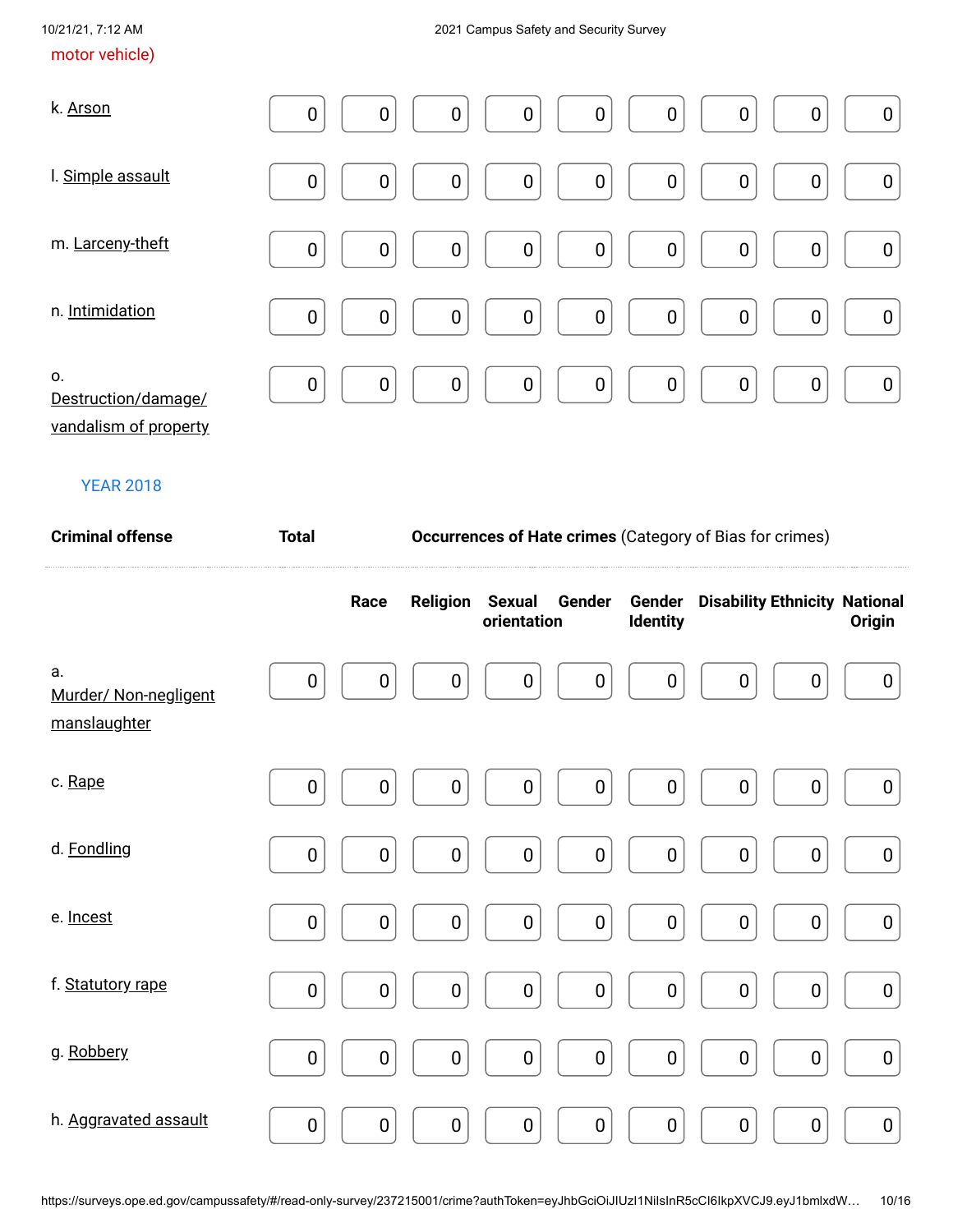| 10/21/21, 7:12 AM                                  | 2021 Campus Safety and Security Survey                                                                                                                        |
|----------------------------------------------------|---------------------------------------------------------------------------------------------------------------------------------------------------------------|
| i. Burglary                                        | $\mathbf 0$<br>$\boldsymbol{0}$<br>$\boldsymbol{0}$<br>$\boldsymbol{0}$<br>$\boldsymbol{0}$<br>0<br>$\boldsymbol{0}$<br>0<br>$\boldsymbol{0}$                 |
| j. Motor vehicle theft                             | $\mathbf 0$<br>$\pmb{0}$<br>$\boldsymbol{0}$<br>$\pmb{0}$<br>$\boldsymbol{0}$<br>$\pmb{0}$<br>$\pmb{0}$<br>$\boldsymbol{0}$<br>$\pmb{0}$                      |
| k. Arson                                           | $\pmb{0}$<br>$\boldsymbol{0}$<br>$\boldsymbol{0}$<br>$\pmb{0}$<br>$\pmb{0}$<br>$\boldsymbol{0}$<br>$\pmb{0}$<br>$\pmb{0}$<br>$\boldsymbol{0}$                 |
| I. Simple assault                                  | $\pmb{0}$<br>$\boldsymbol{0}$<br>$\pmb{0}$<br>$\mathbf 0$<br>$\mathbf 0$<br>$\pmb{0}$<br>$\pmb{0}$<br>$\pmb{0}$<br>$\boldsymbol{0}$                           |
| m. Larceny-theft                                   | $\mathbf 0$<br>$\mathbf 0$<br>$\mathbf 0$<br>$\boldsymbol{0}$<br>$\pmb{0}$<br>$\boldsymbol{0}$<br>$\pmb{0}$<br>$\pmb{0}$<br>$\mathbf 0$                       |
| n. Intimidation                                    | $\mathbf 0$<br>$\pmb{0}$<br>$\boldsymbol{0}$<br>$\boldsymbol{0}$<br>$\boldsymbol{0}$<br>$\boldsymbol{0}$<br>$\pmb{0}$<br>$\boldsymbol{0}$<br>$\boldsymbol{0}$ |
| О.<br>Destruction/damage/<br>vandalism of property | $\pmb{0}$<br>$\mathbf 0$<br>$\mathbf 0$<br>$\boldsymbol{0}$<br>$\boldsymbol{0}$<br>$\mathbf 0$<br>$\boldsymbol{0}$<br>$\boldsymbol{0}$<br>$\boldsymbol{0}$    |

If you have changed prior years' data, you must add a caveat explaining the change. Use the following format: "For (YEAR), Line (X) was changed from (A) to (B) because (REASON)."

### VAWA Offenses - On Campus

For each of the following crimes, enter the number reported to have occurred On Campus.

| Crime                | Total occurences On Campus |      |      |  |  |
|----------------------|----------------------------|------|------|--|--|
|                      | 2018                       | 2019 | 2020 |  |  |
| a. Domestic violence |                            |      |      |  |  |
| b. Dating violence   |                            |      |      |  |  |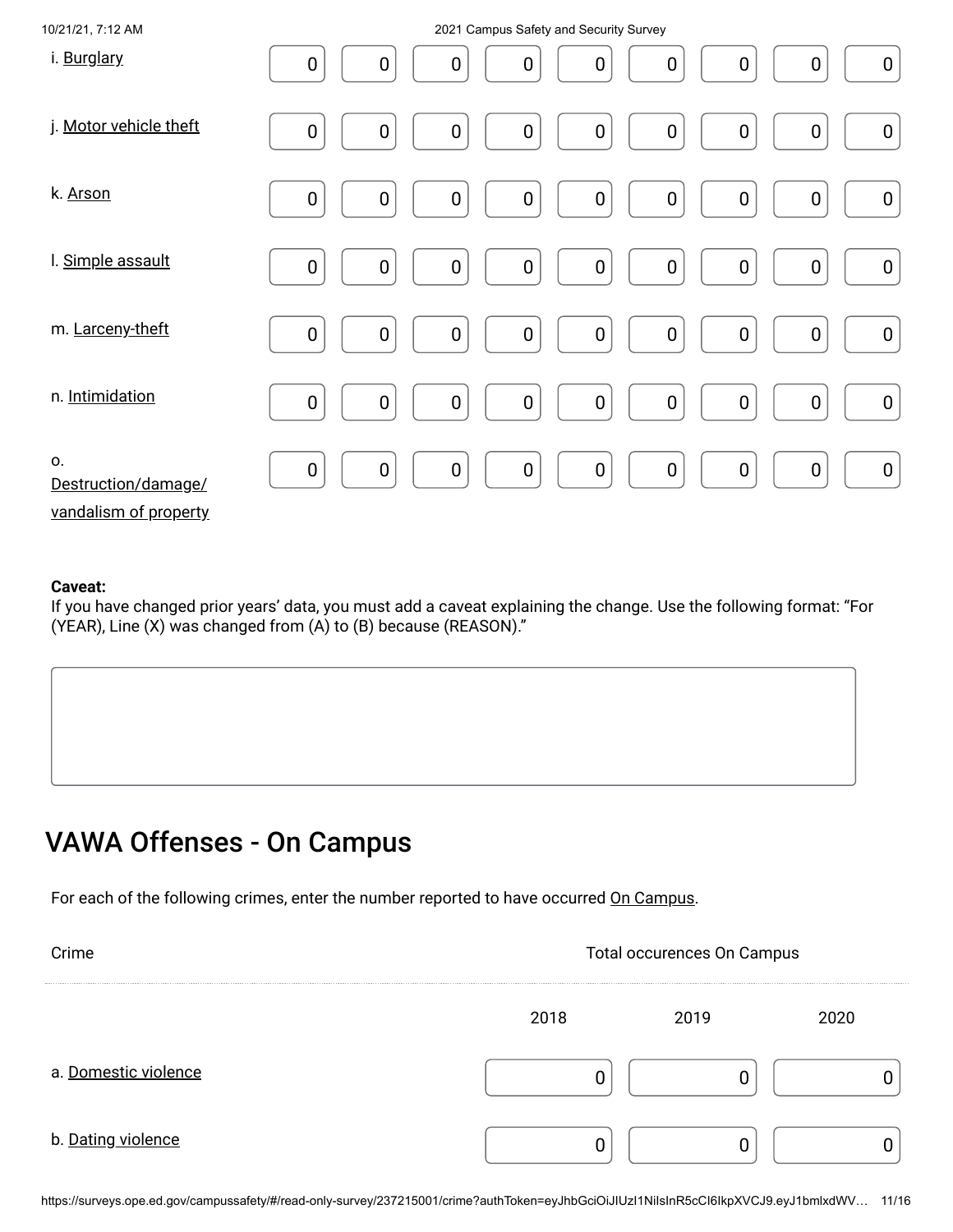

If you have changed prior years' data, you must add a caveat explaining the change. Use the following format: "For (YEAR), Line (X) was changed from (A) to (B) because (REASON)."

### VAWA Offenses - Public Property

For each of the following crimes, enter the number reported to have occurred on Public Property.

| Crime                | <b>Total occurences on Public Property</b> |      |      |  |  |
|----------------------|--------------------------------------------|------|------|--|--|
|                      | 2018                                       | 2019 | 2020 |  |  |
| a. Domestic violence |                                            |      |      |  |  |
| b. Dating violence   |                                            |      |      |  |  |
| c. Stalking          |                                            |      |      |  |  |

#### **Caveat:**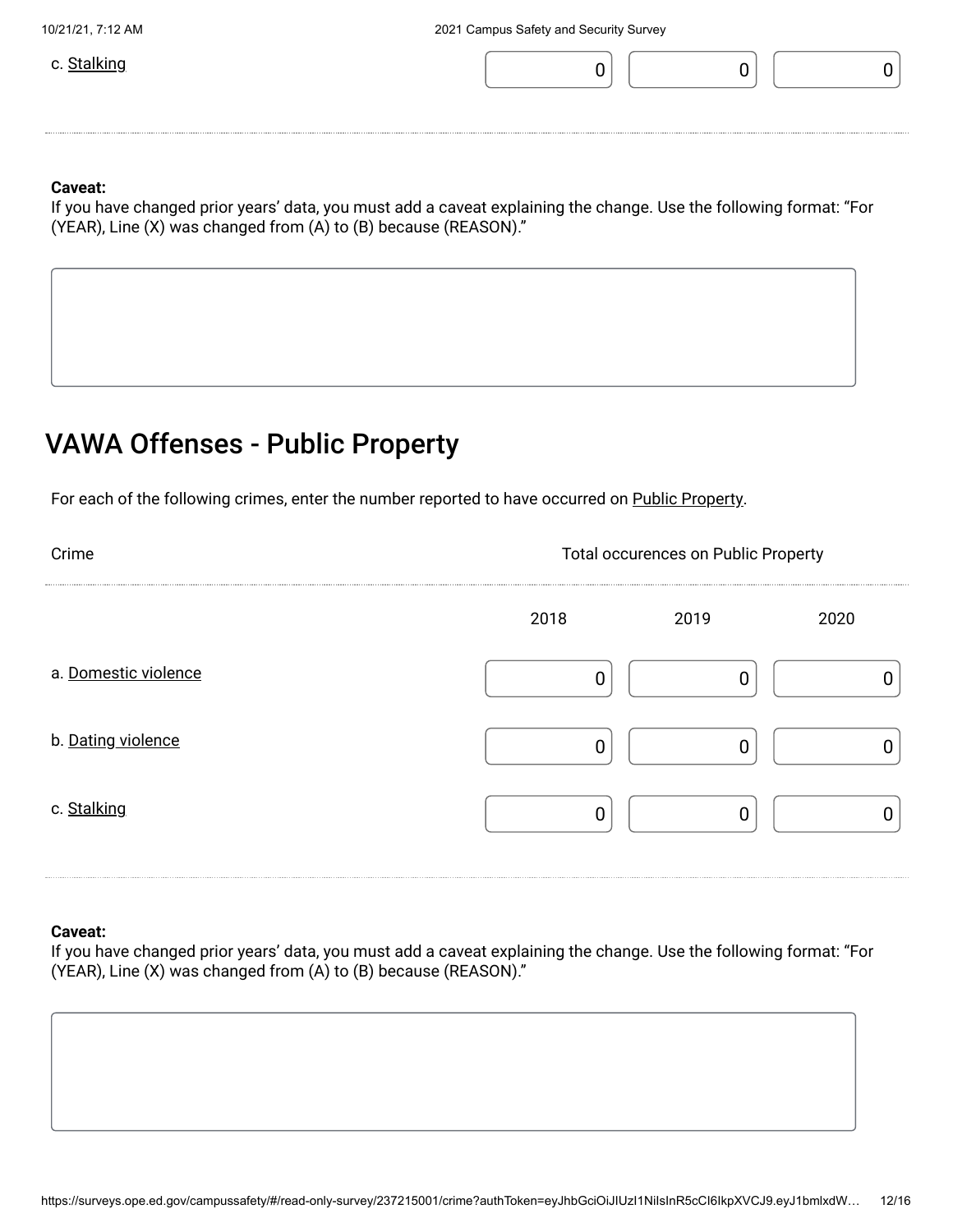### Arrests - On campus

Enter the number of Arrests for each of the following crimes that occurred On Campus.

| Crime                                  | <b>Number of Arrests</b> |      |      |  |
|----------------------------------------|--------------------------|------|------|--|
|                                        | 2018                     | 2019 | 2020 |  |
| a. Weapons: carrying, possessing, etc. | በ                        | ſ    |      |  |
| b. Drug abuse violations               | ი                        | ſ    |      |  |
| c. Liquor law violations               | 0                        |      |      |  |

**Please Note:** Do NOT include drunkenness or driving under the influence in liquor law violations.

#### **Caveat:**

If you have changed prior years' data, you must add a caveat explaining the change. Use the following format: "For (YEAR), Line (X) was changed from (A) to (B) because (REASON)."

### Arrests - Public Property

Enter the number of Arrests for each of the following crimes that occurred on Public Property.

| Crime                                  | <b>Number of Arrests</b> |      |     |  |  |
|----------------------------------------|--------------------------|------|-----|--|--|
|                                        | 2018                     | 2019 | חמו |  |  |
| a. Weapons: carrying, possessing, etc. |                          |      |     |  |  |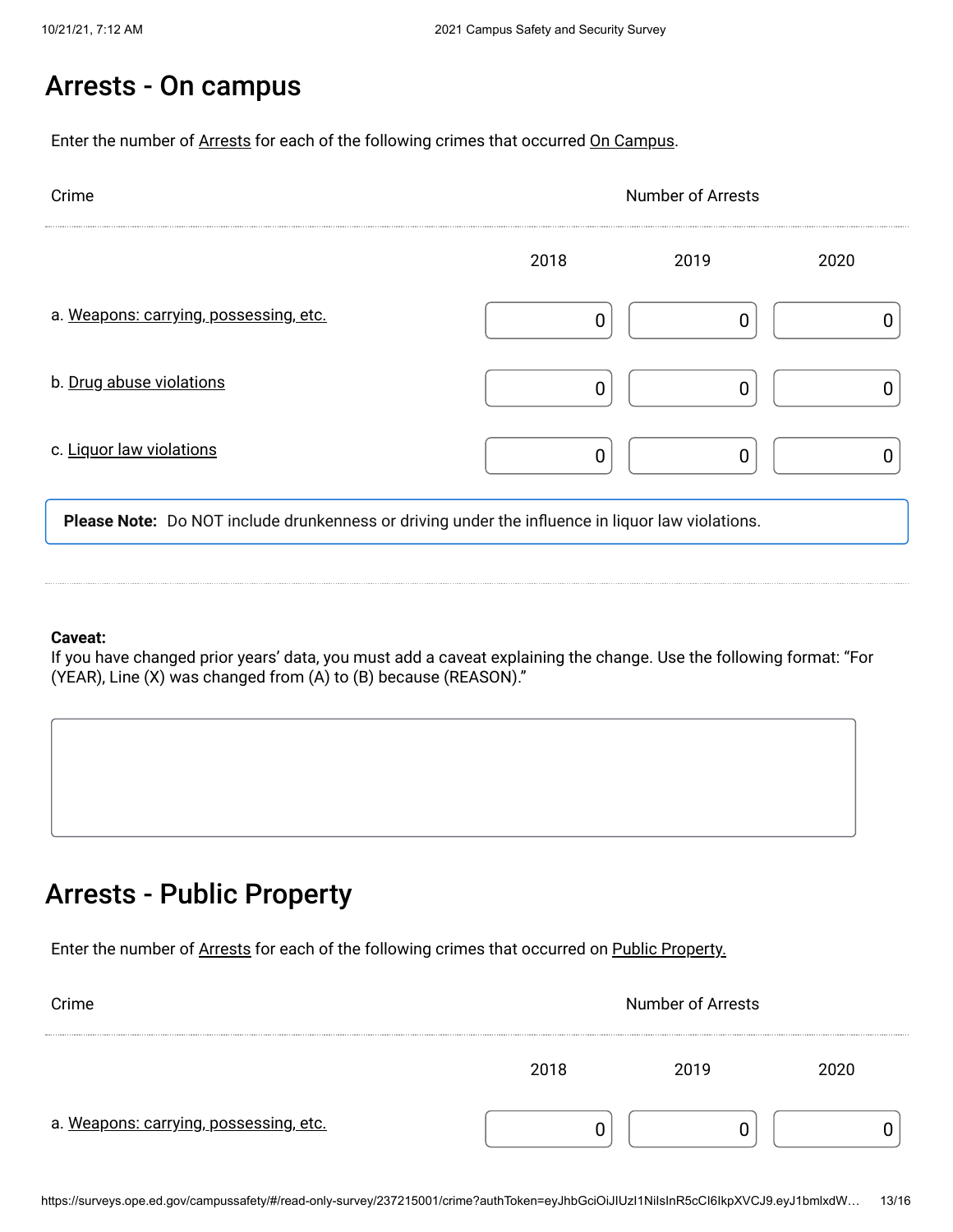| 10/21/21, 7:12 AM        | 2021 Campus Safety and Security Survey                                                                  |
|--------------------------|---------------------------------------------------------------------------------------------------------|
| b. Drug abuse violations |                                                                                                         |
| c. Liquor law violations |                                                                                                         |
|                          | <b>Please Note:</b> Do NOT include drunkenness or driving under the influence in liquor law violations. |
|                          |                                                                                                         |
|                          |                                                                                                         |

If you have changed prior years' data, you must add a caveat explaining the change. Use the following format: "For (YEAR), Line (X) was changed from (A) to (B) because (REASON)."

### Disciplinary Actions - On Campus

Enter the number of persons <u>referred for disciplinary action</u> for crimes that occurred <u>On Campus</u> for each of the following categories.

Do not include disciplinary actions that were strictly for school policy violations. If the disciplinary action is the result of an arrest, please do not count it here; count the violation as 1 arrest.

| Crime                                                                                            | Number of persons referred for<br><b>Disciplinary Action</b> |      |      |  |  |
|--------------------------------------------------------------------------------------------------|--------------------------------------------------------------|------|------|--|--|
|                                                                                                  | 2018                                                         | 2019 | 2020 |  |  |
| a. Weapons: carrying, possessing, etc.                                                           | 0                                                            | 0    |      |  |  |
| b. Drug abuse violations                                                                         | 0                                                            | 0    |      |  |  |
| c. Liquor law violations                                                                         | 0                                                            | 0    |      |  |  |
| Please Note: Do NOT include drunkenness or driving under the influence in liquor law violations. |                                                              |      |      |  |  |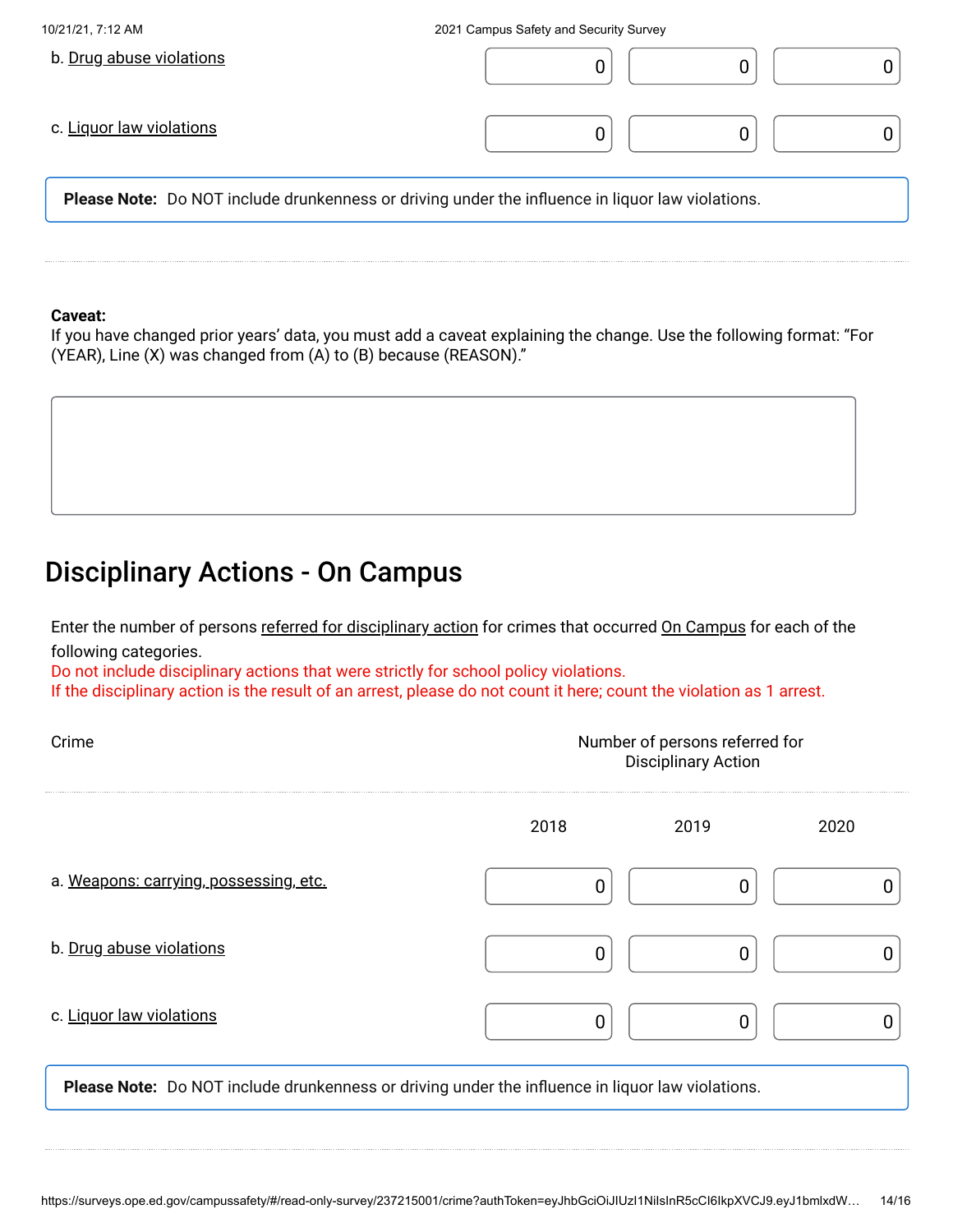If you have changed prior years' data, you must add a caveat explaining the change. Use the following format: "For (YEAR), Line (X) was changed from (A) to (B) because (REASON)."

### Disciplinary Actions - Public Property

Enter the number of persons <u>referred for disciplinary action</u> for crimes that occurred on <u>Public Property</u> for each of the following categories.

Do not include disciplinary actions that were strictly for school policy violations.

If the disciplinary action is the result of an arrest, please do not count it here; count the violation as 1 arrest.

| Crime                                  | Number of persons referred for<br><b>Disciplinary Action</b> |      |      |  |  |
|----------------------------------------|--------------------------------------------------------------|------|------|--|--|
|                                        | 2018                                                         | 2019 | 2020 |  |  |
| a. Weapons: carrying, possessing, etc. |                                                              |      |      |  |  |
| b. Drug abuse violations               | O                                                            |      |      |  |  |
| c. Liquor law violations               | 0                                                            |      |      |  |  |
|                                        |                                                              |      |      |  |  |

**Please Note:** Do NOT include drunkenness or driving under the influence in liquor law violations.

#### **Caveat:**